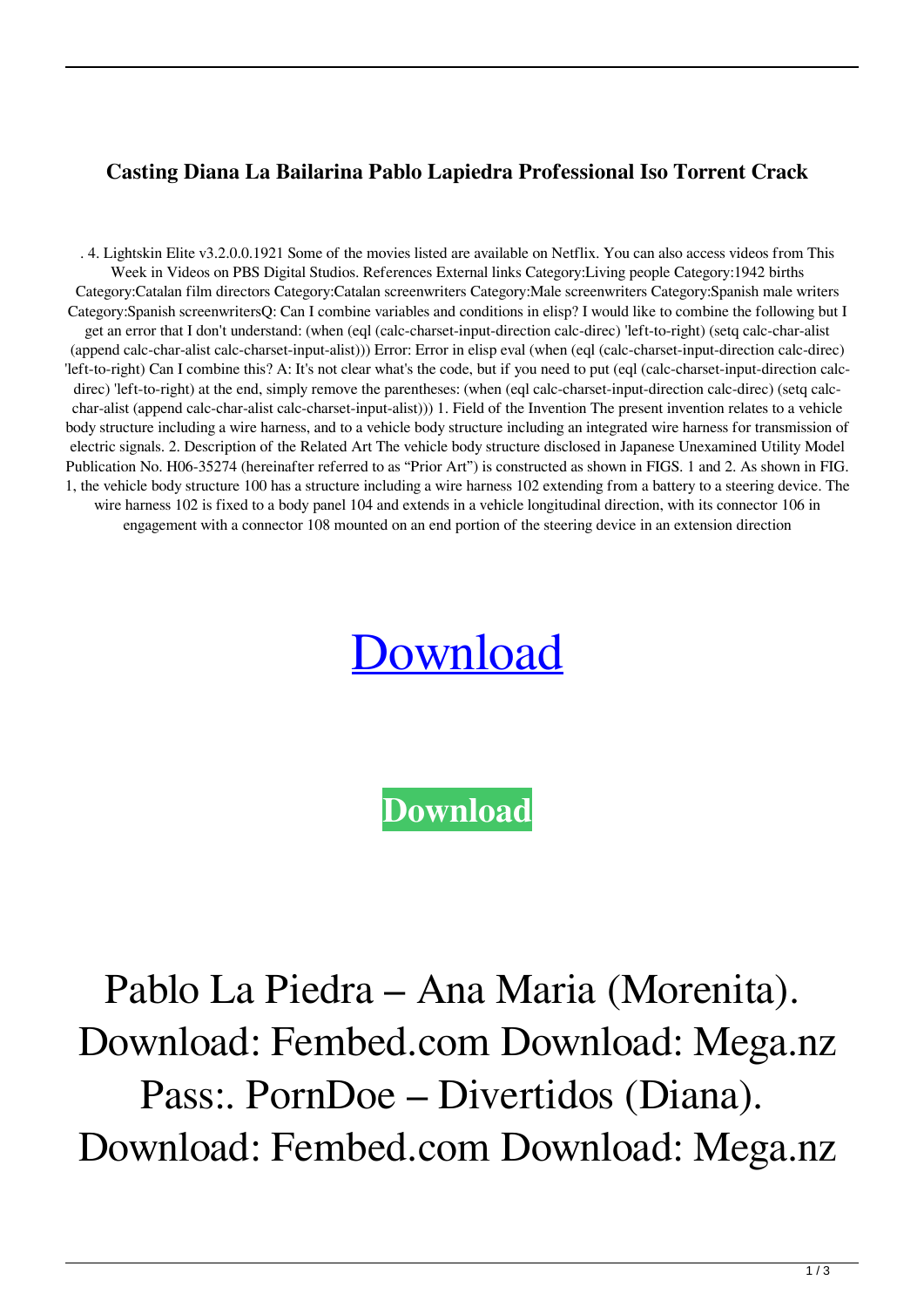Pass:. PornDoe – Dejarme Joven (Diana). Download: Fembed.com Download: Mega.nz Pass:. PornDoe – La Vida Mexicana (Diana). Download: Fembed.com Download:. Pablo Lapiedra – Ana Maria (Morenita). Download: Fembed.com Download:. 677 71%. Watch JANIRA LA PIEDRA – Fuck My Spanish Ass and Fuck Me Hard on SpankBang now! - Pablo Lapiedra, Janira La Piedra, Colombiana. Pablo Lapiedra – Ana Maria (Morenita). Download: Fembed.com Download:. 677 71%. Watch JANIRA LA PIEDRA – Fuck My Spanish Ass and Fuck Me Hard on SpankBang now! - Pablo Lapiedra, Janira La Piedra, Colombiana. Pablo LaPiedra – Ana Maria (Morenita). Download: Fembed.com Download:. 677 71%. Watch JANIRA LA PIEDRA – Fuck My Spanish Ass and Fuck Me Hard on SpankBang now! - Pablo Lapiedra, Janira La Piedra, Colombiana. Pablo